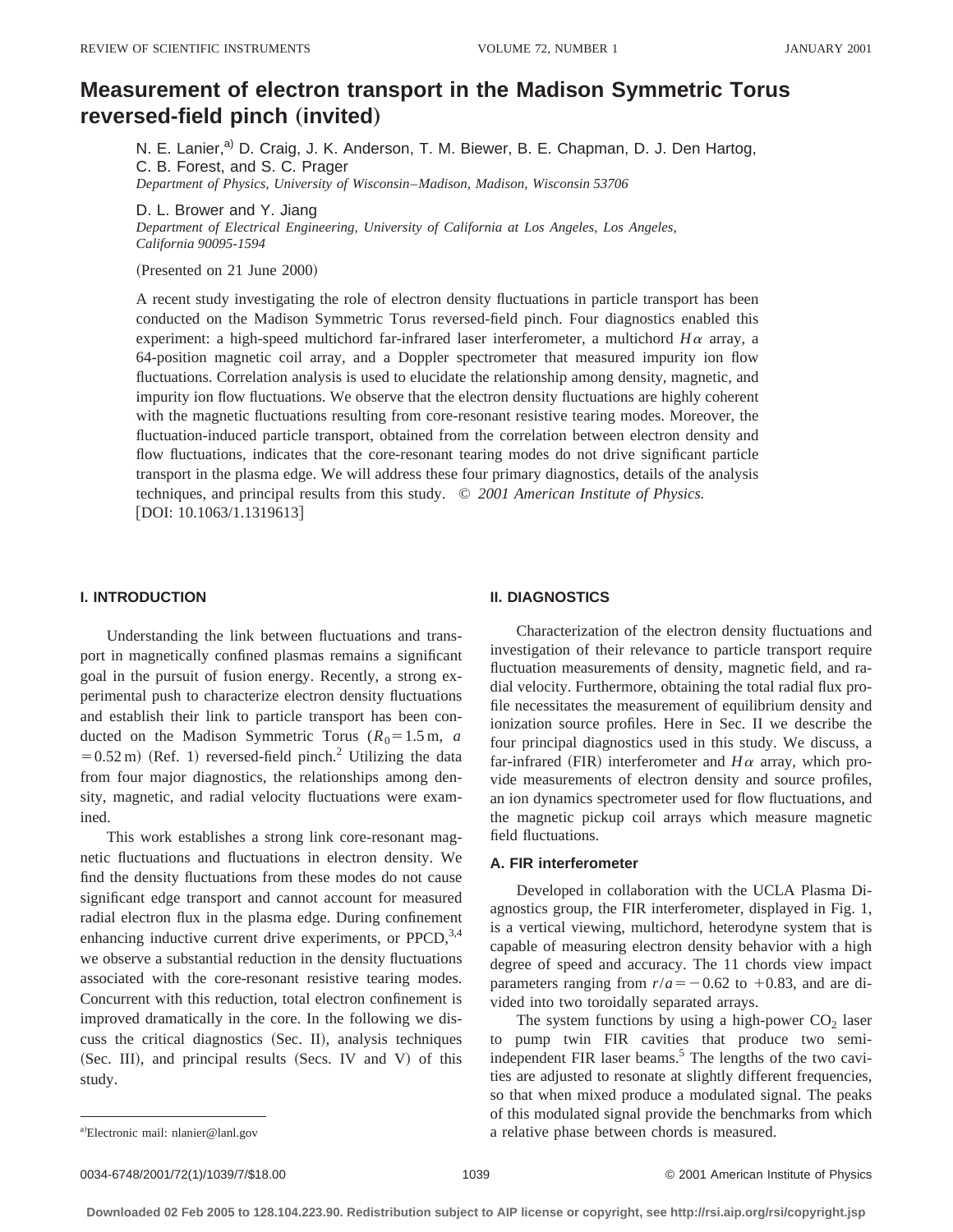

FIG. 1. Far-infrared laser interferometer and  $H\alpha$  array.

The interferometer is based on the principle that an electromagnetic wave will propagate through plasma and air at different rates. This difference in propagation can be measured as phase shift  $(\Phi)$ , which will be proportional to the total number of electrons passed as the wave moves through the plasma. This can be written as

$$
\Phi(x,t) = \int_{-L/2}^{+L/2} n_e(x,z,t)(z)dz,
$$
\n(1)

where  $n_e$  is the local electron density, *L* is the chord length, and *x* and *z* are the horizontal and vertical coordinates, respectively. With simulatianeous phase measurements from all 11 chords, the chord-integrated densities are determined and inverted to yield local electron density profiles.

The local density profiles are determined by the MSTFIT equilibrium reconstruction code.<sup>6</sup> The code assumes that the density is a flux function, where flux is calculated by solving the Grad–Shafranov equation with constraints from measured magnetic signals. With spatial flux profiles, coefficients of a set of spline basis functions (density versus psi) are determined from a least squares fit to the data. Errors in the profile are obtained by inverting various perturbations of the raw data in Monte Carlo fashion.

The twin FIR lasers are operated at a wavelength around 432.5  $\mu$ m, and an interference frequency (IF) of 750 kHz is standard.<sup>7,8</sup> By utilizing a digital phase extraction technique,<sup>9</sup> these parameters yield a frequency response up to 250 kHz and a minimum resolvable phase, measured in vacuum, of 0.03 rad. This phase corresponds to a line-averaged density of  $\sim$  3.5 $\times$ 10<sup>10</sup> cm<sup>-3</sup> and is about 0.4% of the values measured during plasma discharges.

The frequency response can be doubled by increasing the IF to 875 kHz and the digitization rate to 3.0 MHz. However, there is little gain in operating at higher frequencies since the chord-averaged nature of the measurement serves to severely attenuate the smaller-scale, high-frequency fluctuations.

#### **B.**  $H\alpha$  and soft x-ray arrays

Knowledge of the neutral hydrogen and low *Z* impurity excitation rates is vital to determining the electron source rates. The neutral hydrogen ionization rate is extracted from measurements of the  $H\alpha$  photon emission. For neutral hydrogen, the ratio of  $H\alpha$  excitations to ionizations is about  $\sim$ 0.08–0.09, and remains virtually constant over the range of MST operating conditions.<sup>10</sup>

To measure  $H\alpha$  emission profiles, a multichord system was built around nine compact monochromator assemblies. These monochromators, displayed in Fig. 2, take advantage of the dominance of the of  $H\alpha$  line by using a narrow bandpass filter to obtain spectral resolution. Each detector is calibrated in place with a calibrating sphere, thus allowing an absolute measure of  $H\alpha$  flux to be obtained.

The novelty of this system is its colinear arrangement with the far-infrared interferometer. This configuration averts two key problems. First, since the  $H\alpha$  emission is most prominent in the edge, it is extremely sensitive to wall inter-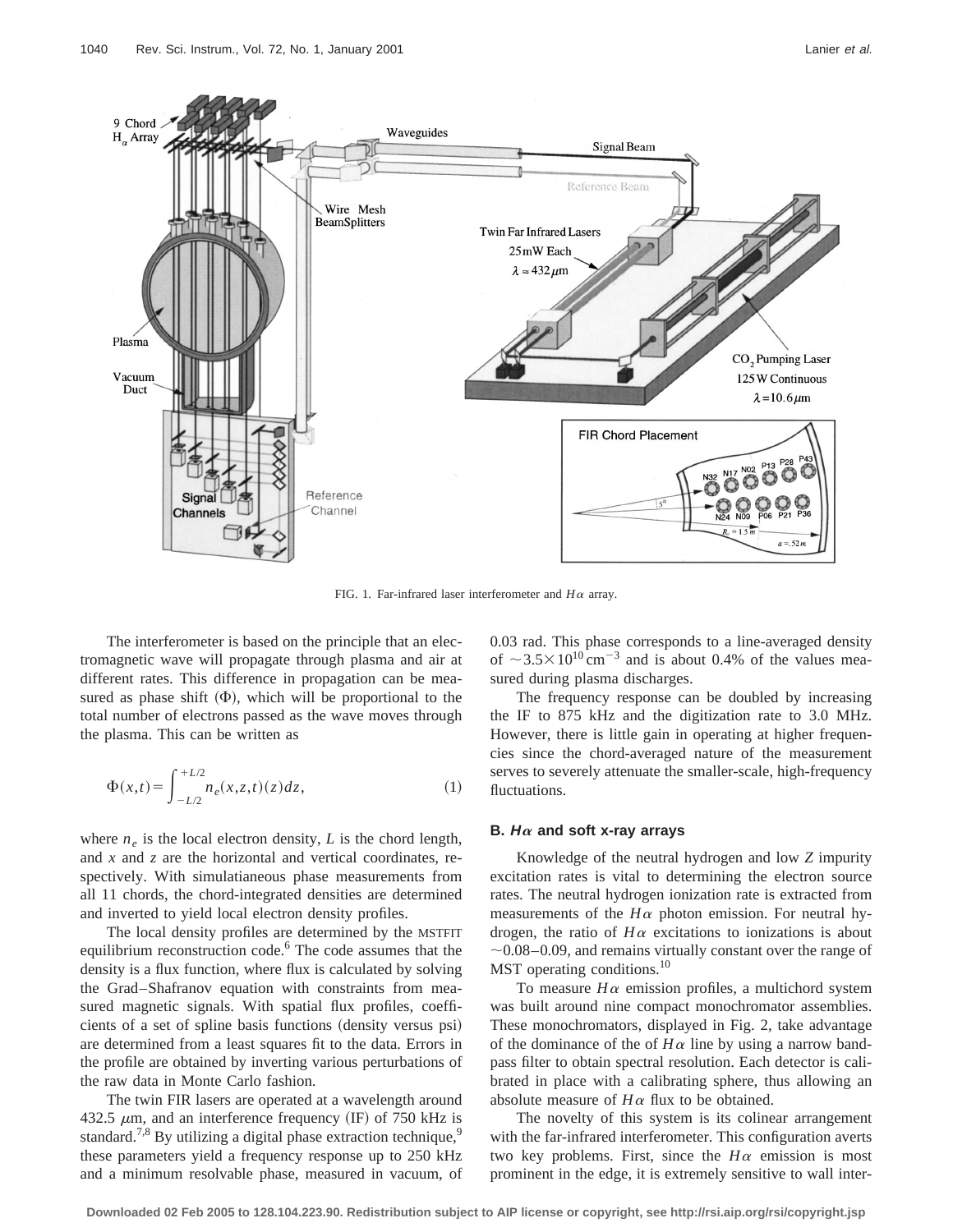

actions. By employing this colinear method, the  $H\alpha$  detectors can be focused through the vacuum vessel without viewing any of the interior walls, thereby ensuring that wall contamination is minimized. The second issue is that  $H\alpha$ emission can be very asymmetric, both poloidally and toroidally. By simultaneously measuring both  $H\alpha$  emission and electron density at the same location, the uncertainties in comparing toroidally displaced measurements are eliminated.

To quantify electron sourcing from low *Z* impurities, a filtered spectrometer is used.<sup>11</sup> The six channel, multifoil spectrometer is capable of making absolute flux measurements from the high charge states of aluminum, oxygen, and carbon, which are accepted to be the dominant impurities present in MST.<sup>12</sup> From these measured impurity concentrations, electron sourcing via ionization can be constrained.

#### **C. Magnetic coil arrays**

The magnetic fluctuations arising from the large-scale core-resonant tearing modes are measured with two extensive arrays of magnetic pickup coils. Each array is composed of coil assemblies that can simultaneously measure the radial, poloidal, and toroidal components of the magnetic field (Fig. 3, inset). The toroidal array is comprised of 64 equally spaced coil assemblies located on the inboard side at 241P, while the poloidal array, located at 180T, uses 16 coil sets (Fig. 3). All the coils are mounted inside the conducting shell, just behind the limiter, and do not interfere with the plasma.

With the dominant poloidal and toroidal mode numbers being  $m=1$ ,  $n=5-10$ , typical operation of the toroidal array only employs 32 coils, which is sufficient to resolve up to



FIG. 3. 64-position toroidal and 16-position poloidal arrays. The inset displays the coil assembly.



FIG. 4. Impurity profiles of *C*–*V* and He II for standard confinement low current plasma discharges.

 $n=15$ . Moreover, eight coils are used in the poloidal array. In general, the poloidal field  $(\tilde{b}_{\theta})$  pickup coils are preferred over their radial  $(\tilde{b}_r)$  and toroidal  $(\tilde{b}_{\phi})$  counterparts, since the conducting shell serves to suppress the radial component at the edge, and the purely toroidal field  $(B_{\phi})$  prior to plasma startup can be used to calibrate any misorientations that exist in the  $\tilde{b}_{\theta}$  coils.

Fourier decomposition is employed to extract the toroidal harmonics of the magnetic fluctuations from the toroidal array. This is accomplished by defining a time varying cosine,  $\tilde{b}_{\theta,n}(t)$ , and sine,  $\tilde{b}_{\theta,n}^*(t)$ , amplitude of the *n*th toroidal mode as

$$
\widetilde{b}_{\theta,n}(t) = \frac{2}{N_c} \sum_{i} \overline{b}_{\theta}(t) \cos n \phi_i = b_{\theta,n} e^{(m\theta_c + \omega t + \delta_{b_n})}, \quad (2)
$$
  

$$
\widetilde{b}_{\theta,n}^*(t) = \frac{2}{N_c} \sum_{i} \overline{b}_{\theta}(t) \sin n \phi_i = b_{\theta,n} e^{[m\theta_c + \omega t + \delta_{b_n} + (\pi/2)]}.
$$

Above we have defined  $\phi_i$  as the toroidal angle of the *i*th coil and  $\theta_c$  is the poloidal angle of the array (241°). Once the coefficients  $\tilde{b}_{\theta}(t)$  and  $\tilde{b}_{\theta}^{*}(t)$  are determined, the mode's amplitude,  $A_n(t) = \sqrt{\left[\tilde{b}_{\theta}(t)\right]^2 + \left[\tilde{b}_{\theta}^*(t)\right]^2}$ , and phase,  $\delta_n(t)$  $\lim_{h \to 0} \left[ \frac{\partial^2 f}{\partial \theta} (t) / \overline{b}_h(t) \right]$ , are easily computed.

#### **D. Ion dynamics spectrometer**

The ion dynamics spectrometer  $(IDS)^{13,14}$  is a custom designed Czerny–Turner Doppler spectrometer that measures both equilibrium and fluctuating ion flow velocity. Optical light collected from the plasma is channeled, via a fiberoptic bundle, onto a grating which is then dispersed over a 32 channel photomultiplier array. This arrangement offers fast time response  $(<10 \mu s$ ), and can be configured to measure toroidal, poloidal, or radial flow components.

Radial velocity fluctuations are measured using a large radial aperture that views a chord passing through the center of the torus. The collection optics were designed to provide equal weighting along the line of sight, and the 4.5 in. port allowed excellent light throughput.

Although a passive chord-averaging diagnostic, radial localization can be enhanced by monitoring the proper choice of impurity. Chosen for their bright emission lines and favorable radial locations, He II and *C*–*V* are most commonly employed. Figure 4 displays the density profiles of He II and  $C-V$ . Monitoring He II, which is most abundant outside  $r/a$  > 0.6, allows excellent measurement of the edge ion

**Downloaded 02 Feb 2005 to 128.104.223.90. Redistribution subject to AIP license or copyright, see http://rsi.aip.org/rsi/copyright.jsp**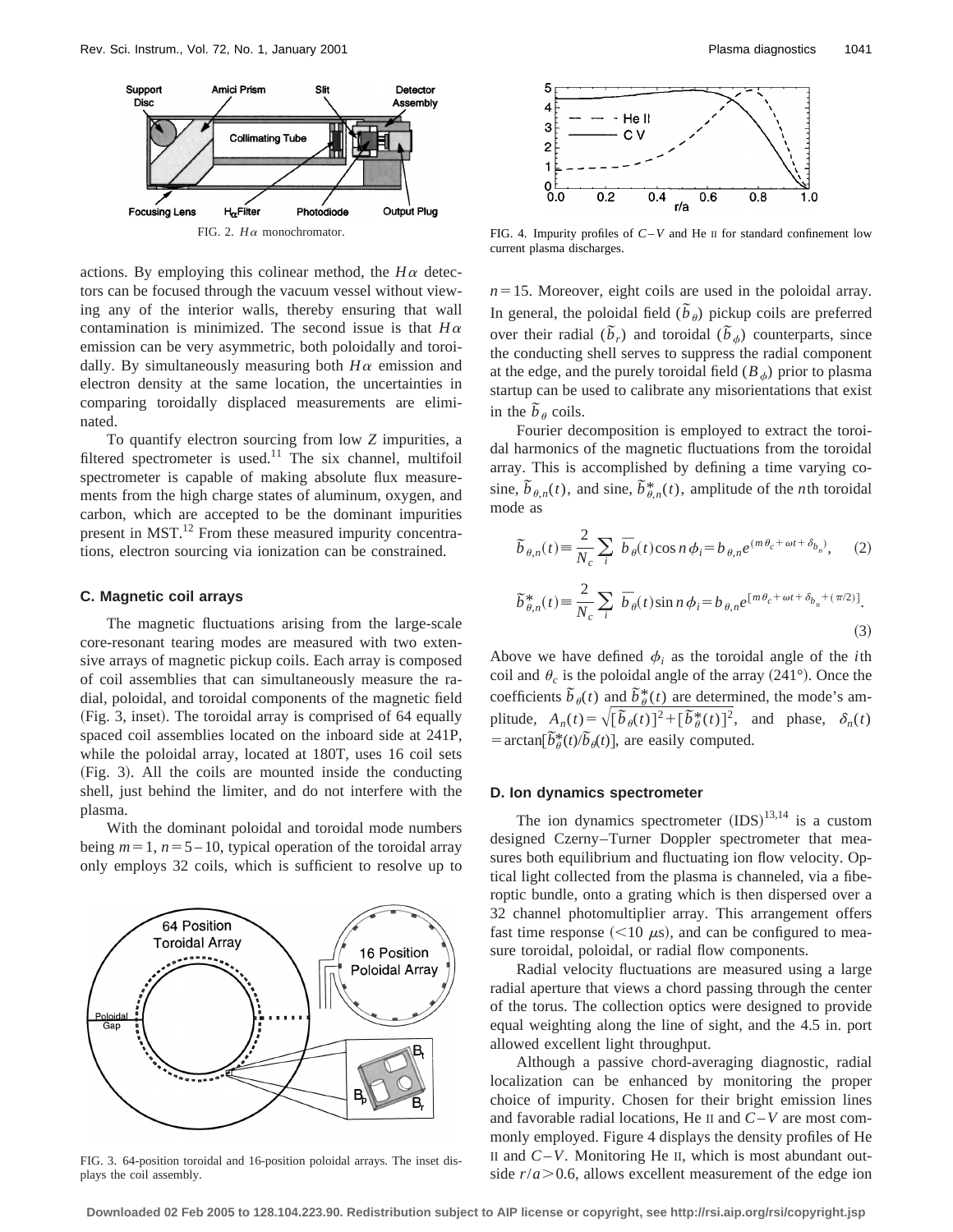

FIG. 5. Average toroidal magnetic field vs time, illustrating the regularity of sawteeth during the flat-top phase of the discharge.

velocity, while  $C-V$ , which has a broad flat profile inside  $r/a$  < 0.8, is used when measurement of core behavior is desired.

#### **III. ANALYSIS TECHNIQUES**

Correlation analysis provided the principal means by which to distill the desired fluctuation information from the wide range of diagnostics discussed above. By correlating the density fluctuations with individual toroidal harmonics of the magnetic fluctuations measured with the 64-position coil array, we are able to extract a toroidal mode number spectrum of the coherent density fluctuations. Correlations between density and radial velocity fluctuations are used to determine the transport implications of *˜n*. In Secs. III A and III B, we briefly discuss some details of the correlation techniques employed  $(Sec. III A)$ , and outline the procedure for obtaining local density fluctuation profiles, once a given *m* and  $n$  have been isolated (Sec. III B).

# **A. Correlation analysis**

Correlations among fluctuating quantities are conducted over a large number of realizations. Ensembling over many events provides better isolation of secular behavior because random noise present in the signals averages to zero. When ensembling for the purpose of isolating fluctuation behavior, subtracting the slowly varying equilibrium component becomes very critical. With this in mind, it is important that equilibrium behavior be uniform in all chosen ensembling windows.

A robust feature in standard MST discharges is the presence of large magnetic relaxation events, or sawteeth (Fig. 5). During the flat-top phase of the discharge, sawteeth occur in regular intervals and provide an excellent benchmark for selecting ensembling windows. Typically, the windows are about 4 ms wide and centered at the sawtooth crash time. In high confinement plasmas, where auxiliary current drive has suppressed the sawteeth, ensemble windows are 8 ms wide and start at the PPCD fire time.

#### **B. Density fluctuation profiles**

Once the density fluctuation amplitude resulting from a particular toroidal harmonic has been isolated via correlation with the toroidal magnetic array, the radial fluctuation profile can be determined by inverting the amplitudes of the correlated products. For an  $m=0$  mode, the inversion proceeds the same as with the equilibrium density, which invokes up–

down symmetry. However, if  $m \neq 0$ , up–down symmetry is violated, and the symmetry of the perturbation must be considered in the inversion process.

In the case where the fluctuation is known to have an  $m=1$  structure, we perform the inversion as follows. Let

$$
n(r) = n_0(r) + \tilde{n}(r)\cos[\omega t + m\theta + n\phi + \delta(r)],
$$
 (4)

where  $\phi$  and  $\theta$  are toroidal and poloidal angles, and  $\tilde{n}(r)$  and  $\delta(r)$  are the radial functions of the amplitude and phase of the density fluctuations, respectively. A chord-integrated measurement of this perturbation can be written as

$$
I(x) = I_0(x) + \tilde{I}(x),\tag{5}
$$

where

$$
\widetilde{I}(x) = \int_{-L/2}^{+L/2} \widetilde{n}(r) \cos[\omega t + m\theta + n\phi + \delta(r)] dz.
$$
 (6)

Here, *x* represents the impact parameter of the chord, *L* is the chord's path length through the plasma, and *z* is the vertical coordinate. Equation  $(6)$  can be simplified to

$$
\tilde{I}(x) = \tilde{I}_{\text{amp}}(x) \cos[\omega t + n\phi + \Delta(x)],\tag{7}
$$

where we have defined

$$
\widetilde{I}_{\text{amp}}(x)\sin[\Delta(x)] = \int_{x}^{a} \frac{\widetilde{n}(r)\sin[\delta(r)]}{\sqrt{r^2 - x^2}} dr \tag{8}
$$

and

$$
\widetilde{I}_{\text{amp}}(x)\cos[\Delta(x)] = \int_{x}^{a} \frac{\widetilde{n}(r)\cos[\delta(r)]}{\sqrt{r^2 - x^2}} dr.
$$
 (9)

Equations  $(8)$  and  $(9)$  can be Abel<sup>15</sup> inverted to arrive at

$$
\tilde{n}(r)\sin[\delta(r)] = -\frac{r}{\pi} \int_{r}^{a} \frac{d}{dx} \left( \frac{\tilde{I}_{\text{amp}}(x)\sin[\Delta(x)]}{2x} \right) \frac{dx}{\sqrt{x^{2}-r^{2}}} \tag{10}
$$

and

$$
\tilde{n}(r)\cos[\delta(r)] = -\frac{r}{\pi} \int_r^a \frac{d}{dx} \left( \frac{\tilde{I}_{\text{amp}}(x)\cos[\Delta(x)]}{2x} \right) \frac{dx}{\sqrt{x^2 - r^2}}.
$$
\n(11)

The parameters  $\tilde{I}_{\text{amp}}$  and  $\Delta$  of a specific *m* and *n* structure are isolated by correlating the fluctuating part of the integrated density with one Fourier component of the magnetic fluctuations  $\langle \tilde{I} \tilde{b}_{m,n} \rangle$ . Having obtained the products  $\widetilde{I}_{\text{amp}}\sin(\Delta)$  and  $\widetilde{I}_{\text{amp}}\cos(\Delta)$  for each chord, an Abel inversion is conducted, and the radial functions  $\tilde{n}(r)$  and  $\delta(r)$  are easily extracted.

#### **IV. RESULTS**

Using the data obtained from the diagnostics discussed in Sec. II and the analysis procedures presented in Sec. III, we have characterized the dominant density fluctuations and determined their relevance to edge electron transport. In Secs. IV A–IV C we outline the density fluctuation character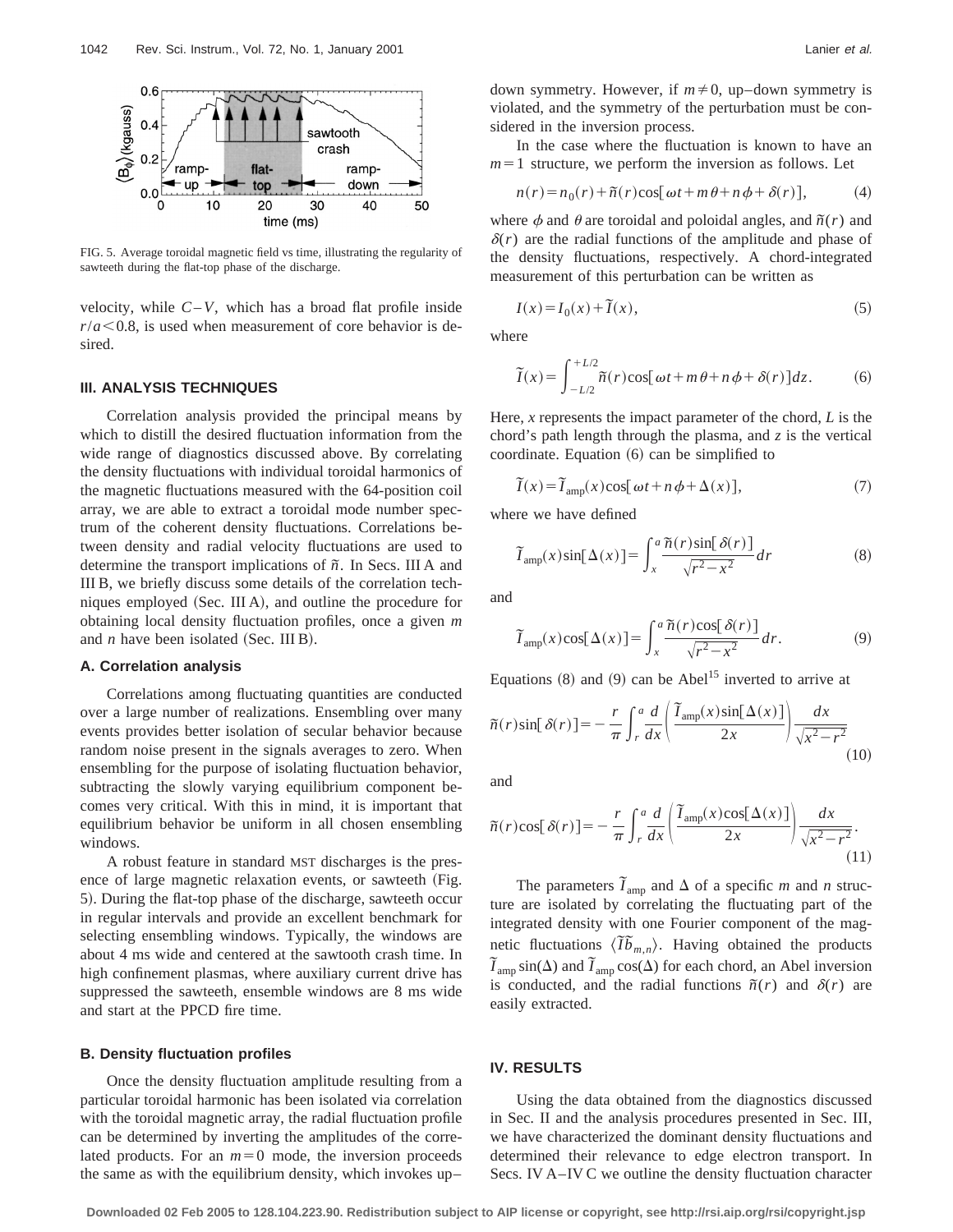

FIG. 6. Coherence (a) amplitude and (b) phase between  $r/a = -0.62$  inboard and  $r/a = +0.83$  outboard FIR chords. Both chords are at the same toroidal angle.

(Sec. IV A), radial fluctuation profiles (Sec. IV B), and resulting fluctuation-induced radial electron transport (Sec.  $IV<sub>C</sub>$ .

#### **A. Density fluctuation character**

Correlation analysis allows the spatial harmonic content of the density fluctuations to be resolved. By correlating between inboard and outboard FIR chords, the *m* nature can be determined. Figure 6 shows the coherence amplitude and phase between the FIR chords located at  $r/a = -0.62$  and  $+0.83$ . Two highly coherent peaks are evident, one between 10 and 30 kHz, the other below 4 kHz. For the low frequency peak, the chords fluctuate in phase, indicating that the density fluctuations result from changes in the equilibrium or low frequency  $m=0$  modes. In the range of  $10-30$ kHz, the chords fluctuate out of phase and have an *m*  $=$ *odd* nature. Further correlations with all FIR chords show definitively that this peak has an  $m=1$  structure.

The toroidal harmonics of the density fluctuations are determined by correlating the FIR signals with the Fourier decomposed magnetic fluctuations that were obtained from the 64-position pickup coil array. The correlation between chord-integrated density fluctuations and magnetic fluctuations from the core-resonant  $m=1$ ,  $n=5-15$  modes is displayed in Fig. 7. In the core, the density fluctuation power is small and poorly coherent with the core-resonant modes [Fig.  $7(a)$ ]. As the impact parameter increases, the density fluctuation power increases and a peak develops between 10 and 20 kHz [Fig.  $7(b)$ ]. This peak is highly coherent with the core-resonant modes. At the edge, the overall density fluctuation power continues to increase and the peak broadens significantly [Fig.  $7(c)$ ]. Although the fluctuation power has increased, the relative coherence to the core-resonant modes has diminished, indicating a greater contribution from smallscale higher frequency fluctuations.

#### **B. Radial fluctuation profiles**

As outlined in Sec. III B, the correlated product of the density and magnetic fluctuations can be used to extract the radial fluctuation profiles  $\lceil \tilde{n}(r) \rceil$ . The density fluctuation profiles for the  $m=1$ ,  $n=6-9$  helicities are displayed in Fig. 8 for both standard and PPCD initiated high-confinement discharges.



FIG. 7. Total, coherent, and incoherent density fluctuation power for impact parameters of  $r/a = (a) + 0.11$ , (b)  $+0.54$ , and (c)  $+0.83$ .

In standard discharges, the fluctuation profiles are broad with peak values around 1%–2%. An interesting feature is that, as *n* increases, the peak in the fluctuation profile moves outward in radius. This is consistent with the expectation that, for a constant density gradient, the density fluctuation from a magnetic tearing mode should be largest near its resonant surface.

During enhanced confinement PPCD discharges, when both the magnetic and chord-integrated density fluctuations are reduced,  $\tilde{n}(r)$  drops more than an order of magnitude and



FIG. 8. Radial electron density fluctuation profiles  $[\tilde{n}(r)]$  for the  $m=1$  $n=(a)$  6, (b) 7, (c) 8, and (d) 9 toroidal components.

**Downloaded 02 Feb 2005 to 128.104.223.90. Redistribution subject to AIP license or copyright, see http://rsi.aip.org/rsi/copyright.jsp**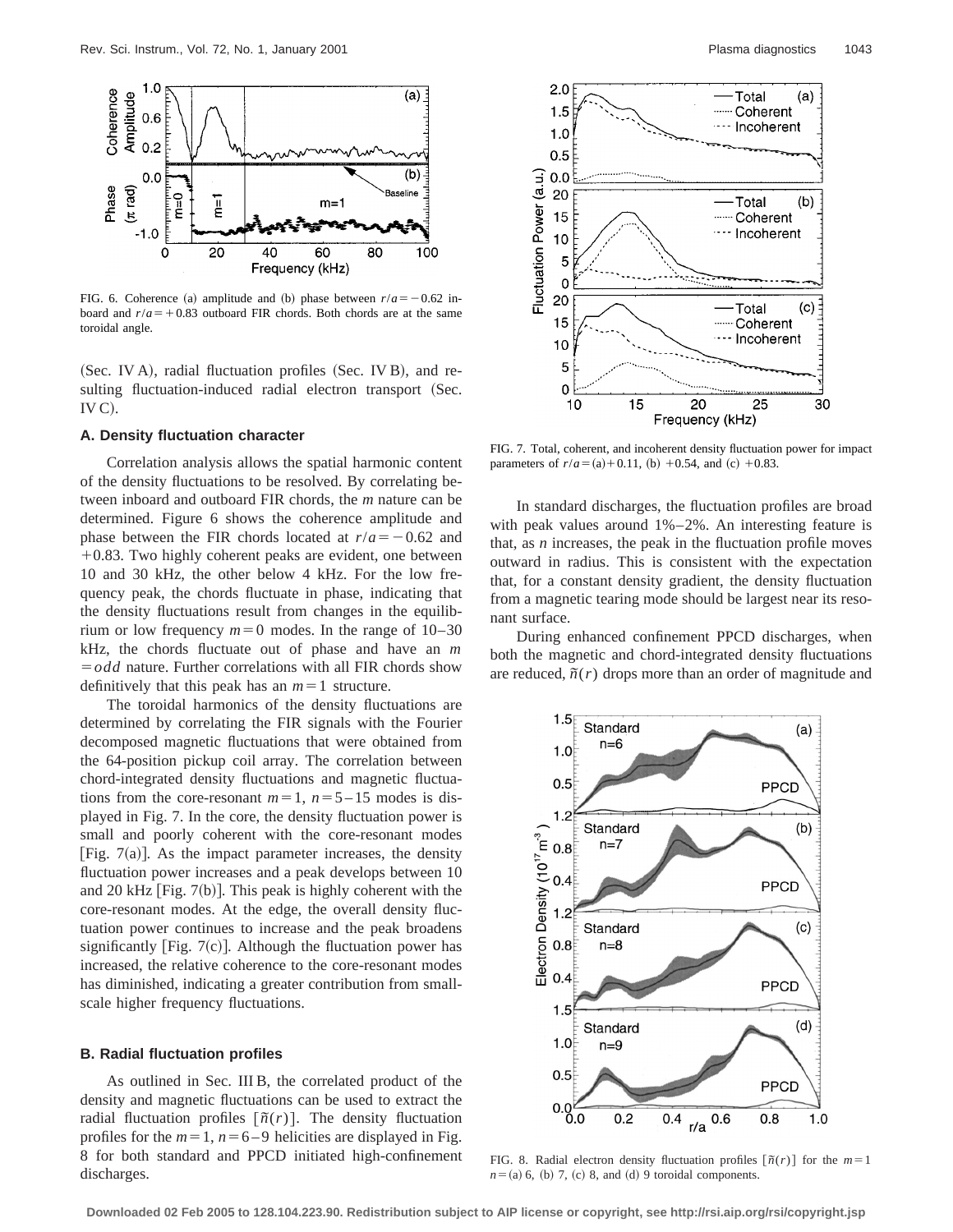

FIG. 9. Radial profile of the phase between the chord-averaged density fluctuations  $(\tilde{n})$  and edge radial magnetic field fluctuations for (a) standard and (b) PPCD discharges.

becomes more edge peaked [Figs.  $8(a) - 8(d)$ ]. Local amplitudes range from  $\sim 0.05\%$  in the core to about 0.1% near the edge. The location of the peak is near the toroidal magnetic field reversal surface  $(r/a \sim 0.85)$  and is independent of the toroidal mode number  $(n)$ , indicating that the very steep edge density gradient, formed during PPCD, plays a strong role in these fluctuations.

## **C. Fluctuation-induced electron transport**

Information on the fluctuation-induced electron transport is obtained via correlation between the density and radial velocity fluctuations. The fluctuation-induced radial particle flux is

$$
\Gamma_r = \langle \tilde{n}\tilde{v}_r \rangle = \gamma |\tilde{n}| |\tilde{v}_r| \cos(\delta_{nv}), \qquad (12)
$$

where  $\gamma$  is the coherence amplitude and  $\delta_{nv}$  is the phase between  $\tilde{n}$  and  $\tilde{v}_r$ . By investigating the relative phase between the FIR measurements of fluctuating electron density and the radial velocity obtained from the ion dynamics spectrometer, we can assess whether the coherent density fluctuations induced particle transport.

The phase of the correlated product of density and edge radial velocity fluctuations, determined using He II, is displayed in Fig. 9 for standard and PPCD discharges. In both cases, the phase  $(\delta_{nn})$  is measured to be  $\pi/2$  at the plasma edge. This indicates that the density fluctuations coherent with the core-resonant tearing modes do not cause transport at the plasma edge. This is also consistent with the expectation that such modes do not destroy edge magnetic surfaces.

In the core, the relative phase of the density fluctuations changes during PPCD  $[Fig. 9(b)]$ . Because measurements of the core radial velocity fluctuations using *C*–*V* were inconclusive, we are unable to make any statement about the local phase between  $\tilde{n}$  and  $\tilde{v}_r$ . However, it is clear that density fluctuations in the core are modified during PPCD.

# **V. TOTAL ELECTRON TRANSPORT**

Concurrent with this change in phase and the reduction of the core density fluctuations, the measured radial particle flux decreases dramatically. In standard discharges, the density profiles are flat in the core, with a steep edge gradient [Fig.  $10(a)$ ]. The electron source profile, which is dominated by ionization of neutral hydrogen, appears to be quite broad,



FIG. 10. Radial profiles of  $(a)$  electron density,  $(b)$  electron source  $(impu$ rities included), and (c) electron radial particle flux for standard and PPCD discharges.

with substantial sourcing well into the core  $|Fig. 10(b)|$ . This leads to a radial particle flux, outlined in Fig.  $10(c)$ , that ranges from  $\sim 2.0 \times 10^{20} \,\mathrm{m}^{-2} \,\mathrm{s}^{-1}$  in the core, rising to  $\sim$  3.0 $\times$  10<sup>21</sup> m<sup>-2</sup> s<sup>-1</sup> at the plasma boundary. This edge value is consistent with probe measurements of electrostatic fluctuation-induced particle transport presented by Rempel *et al.* in 1990.<sup>16</sup>

During PPCD discharges, in which initial fueling had been modified such that at peak confinement the density profiles had similar magnitudes, the overall radial particle flux dropped over 10-fold [Fig.  $10(c)$ ]. With the decrease in transport reducing the plasma wall interaction, wall recycling drops and electron sourcing from neutral hydrogen falls to immeasurable levels in the core. Furthermore, the density profile broadens and becomes hollow [Fig.  $10(a)$ ]. The gradient formation in the core is a clear indicator of confinement improvement.

# **VI. CONCLUSIONS**

By investigating the relationships among data obtained from the far-infrared interferometer, magnetic pickup coil array, and Doppler spectrometer, we have determined that the density fluctuations are highly coherent with the coreresonant resistive tearing modes. Moreover, measurements of the fluctuation-induced particle transport show these fluctuations do not cause significant transport at the RFP edge and result simply from advection of a steep equilibrium density gradient. The magnitudes of the core-resonant radial density fluctuation profiles are about 1%–2% in standard discharges and drop 10-fold during PPCD experiments. Concurrent with this fluctuation reduction, the total radial particle flux drops an order of magnitude.